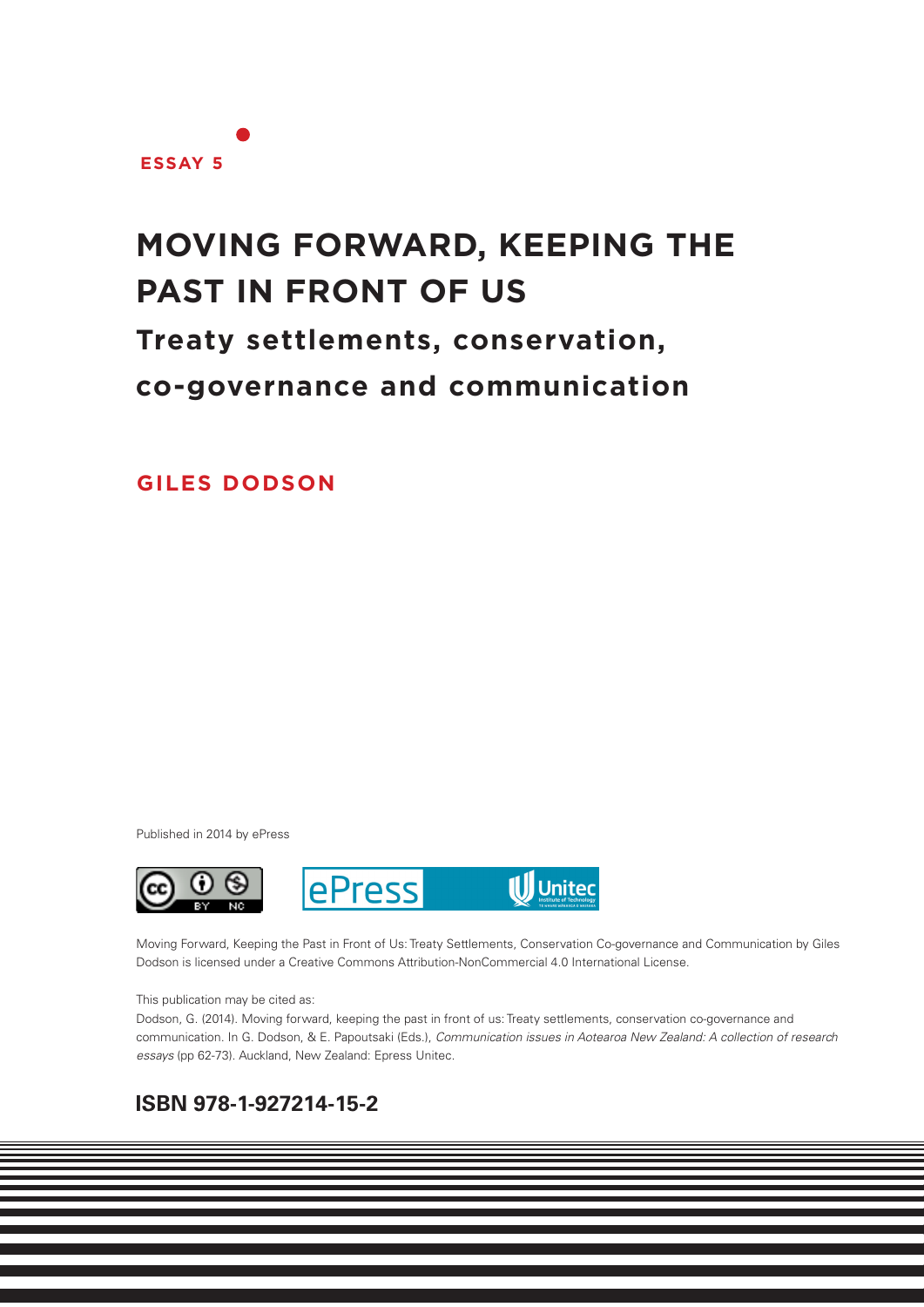

# **MOVING FORWARD, KEEPING THE PAST IN FRONT OF US Treaty settlements, conservation, co-governance and communication**

**GILES DODSON**

### **INTRODUCTION**

At present there is well-established recognition in New Zealand of Māori and the Crown as constitutional partners to the Treaty of Waitangi<sup>1</sup> and commitment to partnership is widely articulated in official and public discourses. This essay addresses the current issue of how developments in Treaty policy and new institutions arising from settlement of Treaty of Waitangi claims can inform the development of institutions of co-governance within national conservation policy. This discussion is contexualised by an examination of currently evolving marine conservation policy. The essay argues that communication, as a discipline conventionally outside policy – especially science dominated conservation policy – has much to offer policymakers as we seek to understand best practice partnership and co-governance arrangements emerging from Treaty settlements.

Conservation policy is a key area where partnership is being expressed and instituted (Logan, 2004; DOC, 2006a, 2006b). As is clear - and increasingly recognised in public policy - tangata whenua have a fundamental relationship to and interest in the natural environment. Arguably, it is in conservation policy, governance and operations that these relationships can be most powerfully expressed, as the conservation estate contains tāonga species and significant landscapes which enable Māori to express customary and traditional relationships in ways other lands do not (Waitangi Tribunal, 2011). Although conservation policy and operations have proven over time responsive to and inclusive of Māori

<sup>1</sup> Although the Treaty does not possess legal status akin to a 'Constitution', it is broadly accepted that the the role of the treaty is in fact constitional. The 'principles of the Treaty of Waitangi', as articulated in government discourse are: the principle of government; the principle of self management; the principle of equality; the principle of reasonable cooperation and the principle of redress. For example see Department of Conservation *General Policy* (2005), *Consultation Policy* (2006a), *Consultation Guidelines* (2006b).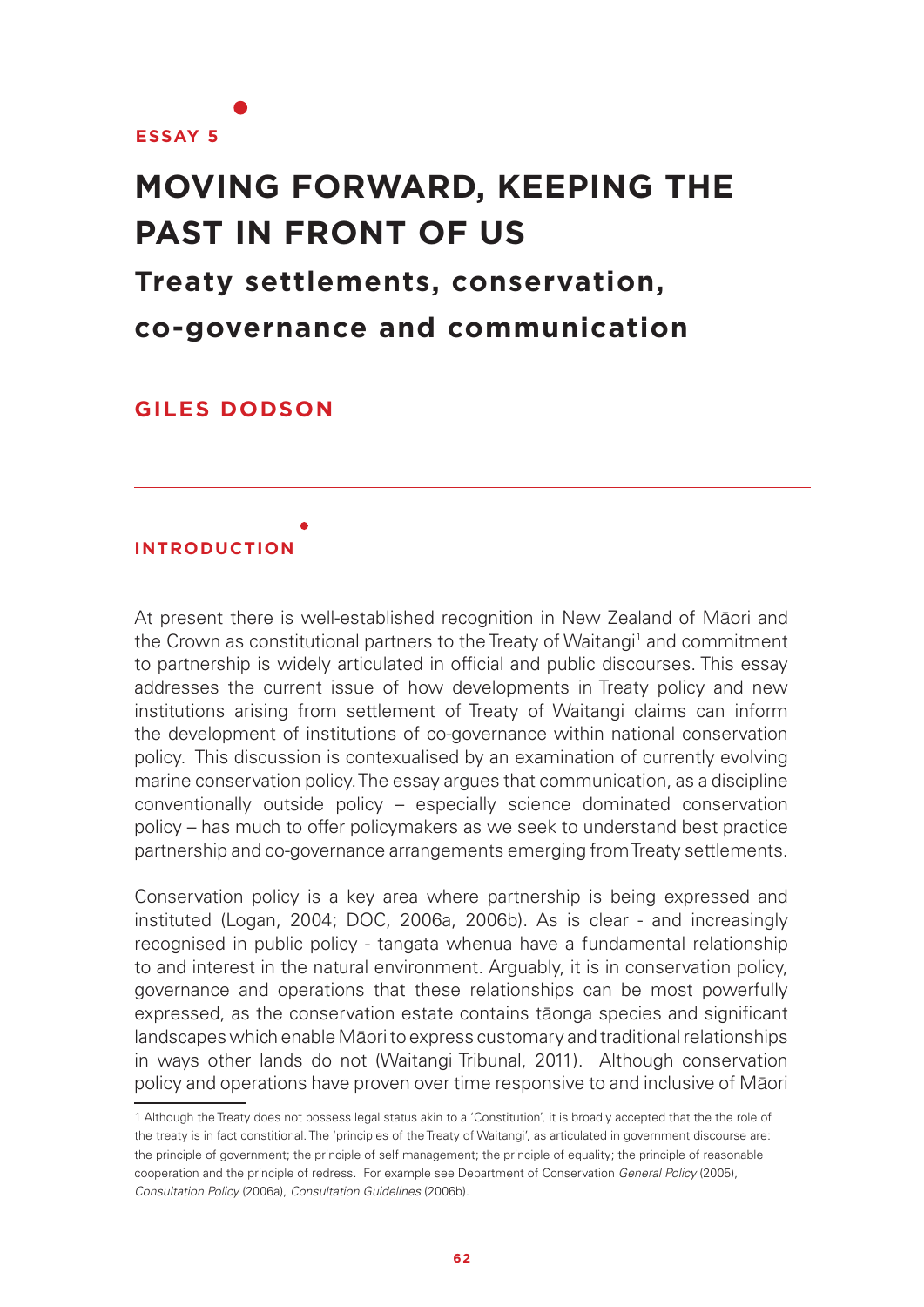interests there remain substantial impediments to more meaningful involvement of Māori, particularly with respect of governance frameworks (Dodson, 2014). This is particularly the case with respect of marine protection frameworks, the focus of this essay.

The exercise of governance authority is a key expression of reclaimed rangatiratanga (Hill, 2009; Maaka and Fleras, 2005) and a rich area of analytical focus for social science scholars interested in making an intervention into what is hitherto a preserve of ecological and conservation sciences. On one hand, effective innovation in marine conservation governance offers the potential to satisfy Māori aspiration for greater say in conservation matters, to advance conservation strategy and provide a means for socio-ecological development in frequently rural and economically marginal New Zealand. On the other hand, examinations of partnership formation and the exercise of co-governance are therefore increasingly demanded as questions of conservation management move from being addressed through ecological or conservation science perspectives (Soomai et al, 2013; Allen et al, 2009; Berkes, 2009; Carlsson and Berkes, 2005; Lyver, 2005), and addressed as deliberative and dialogic spaces in which the 'post-Treaty settlements' relationship is negotiated (Dodson, 2014). The central contention of this essay is that policymakers need to learn from the innovations of Treaty settlement originated co-governance, as mainstream frameworks are reformed. Indeed, the operation of co-governance institutions presents a fecund field of inquiry for scholars working within communication disciplines. The rationale for co-governance may be ecological and political in origin, however in practice co-governance is about relationships and is fundamentally an issue of dialogue, deliberation and engagement.

#### **CONSERVATION AND COMMUNICATION STUDIES**

Conservation has long been informed by environmental, ecological and biological sciences (see above), however social science - particularly communication disciplines - are well placed to intervene in research, policy development and debate over conservation policy. Indeed, the question of marine protection, for instance, like other forms of ecological preservation, is no longer a scientific one, but rather a political issue. As a problem to be approached from a communication perspective, enquiry into conservation governance must be concerned with addressing several levels of engagement between stakeholders; the key issue at stake is how parties work together and reconcile different values and priorities. The first of these are the efforts of stakeholders – government agencies, iwi, other community groups – to advance and expand conservation activities. Within this process are the complexities of reconciling differing perspectives and priorities when it comes to environmental protection, negotiating the statutory process and policy framework, or actively pursuing modification or reform of existing frameworks. Processes of negotiation – of dialogic and discursive engagement – relating to conservation governance and the establishment of workable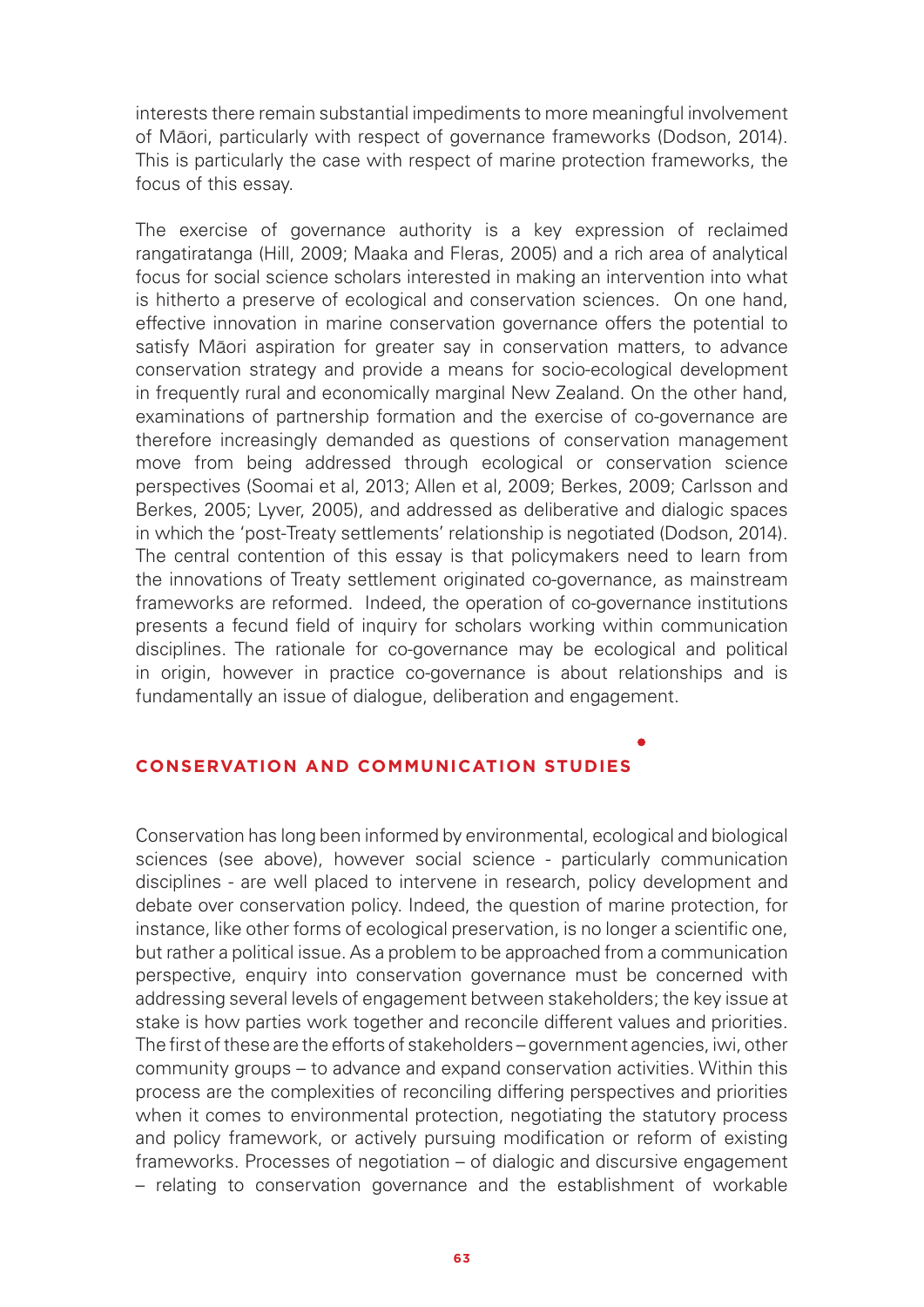arrangements between stakeholder groups arrangements constitute another level of intervention. Lastly, the evaluation of governance and the outcomes of devolved, adaptive and co-managed conservation operations through which conservation may be pursued to the satisfaction of stakeholders presents another key area in which communication-informed social science can contribute meaningfully. As a communication problem, progressing (marine) conservation in Aotearoa New Zealand can be usefully addressed through examining the models of co-governance and management developed through Treaty settlements and the efficacy of these models in delivering both stakeholder satisfaction and sound conservation outcomes. Structures and frameworks drawing stakeholders together, encouraging adaptive, dialogic and deliberative problem-solving and encouraging the recognition and reconciliation of fundamental cultural values and interests in a conservation context need exploration and incorporation into future policy reviews and development.

#### **TREATY SETTLEMENTS AND CONSERVATION IN AOTEAROA**

The Treaty settlements process recognises the historic exclusion of Māori from involvement and authority within conservation policy (Waitangi Tribunal, 2011). Recent settlements have included a range of innovative conservation governance frameworks and arrangements seeking to redress Māori for historic exclusion (Ngāti Pāhauwera Claims Settlement Act, 2012; Te Aupōuri Deed of Settlement, 2012; Te Rawara Deed of Settlement, 2012; Tūhoe Deed of Settlement, 2012; Waikato-Tainui Raupatu Claims Settlement Act, 2010). Such arrangements restore the opportunity for customary relationships to be upheld and establish a restored Treaty relationship. It is out of the Treaty settlements process that the most visible and important innovations with respect to conservation governance have arisen. As more and more claims are settled and Aotearoa New Zealand moves towards the post-Treaty settlement era these innovations should inform our reconsideration of conservation policy and provide decision makers with guidance in advancing and expanding conservation efforts around New Zealand. Furthermore innovative governance structures provide key communicative spaces in which Treaty-based partnership can be constituted, negotiated and developed. There is much to be gained from incorporating the innovations visible within settlement packages into conservation frameworks more generally, rather than limiting the innovations we can increasingly observe to 'one-off' settlements.

Treaty settlements, for all that governments and the general public may wish to view as 'moving beyond' historical grievance and Māori-Crown antagonism (Key, 2010), provide the basis for new patterns of interaction and cooperation between Māori and tauiwi (non-Māori). The question of what policies and governance structures provide constructive outcomes – environmental, social, cultural and political – is fundamentally a question of examining the mechanisms being developed to deliver policy outcomes in a post-settlement era. Rather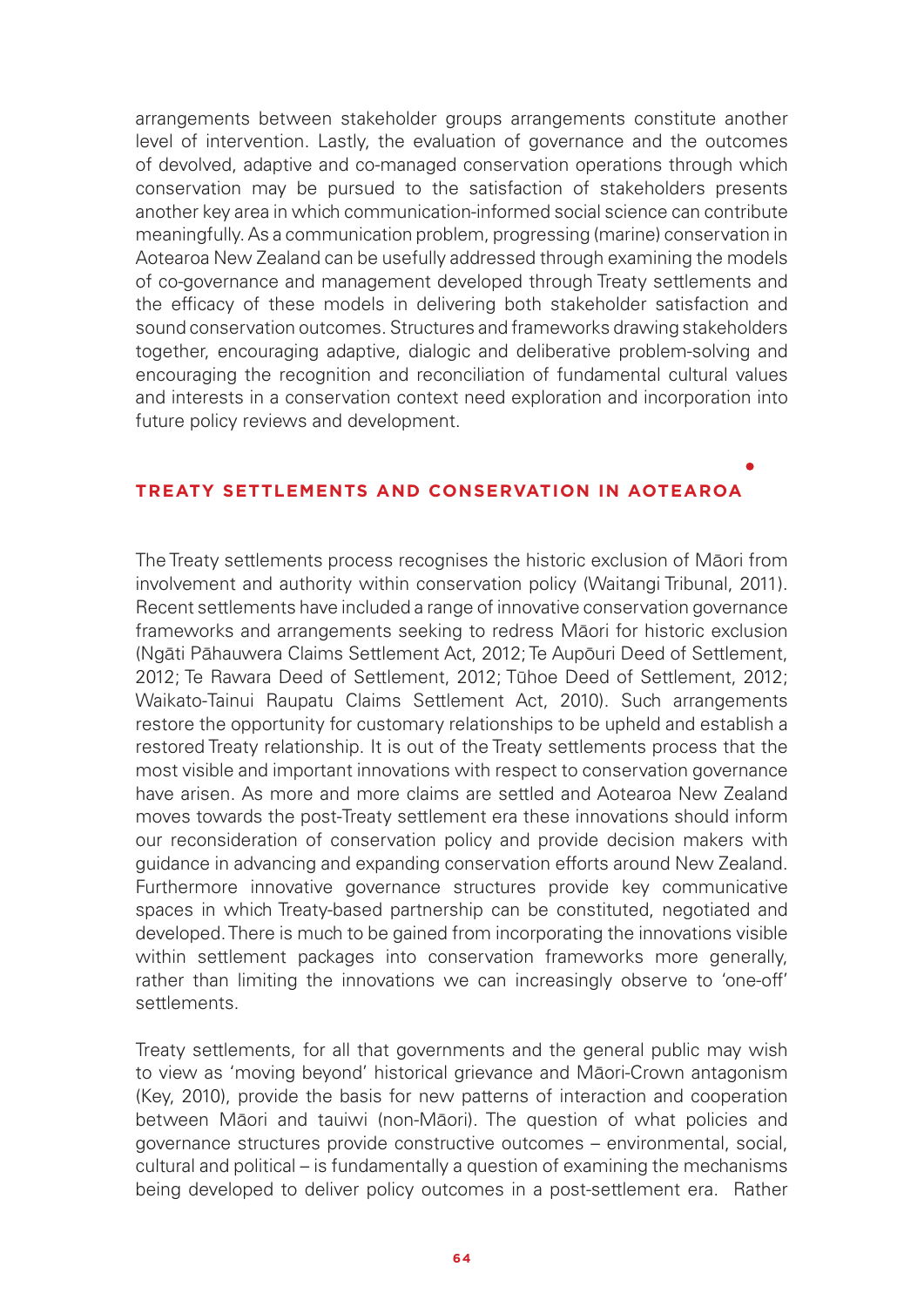than viewing Treaty settlements as 'solutions to problems' we must view these arrangements as a starting point for a restored relationship, which will continue to evolve as time passes. It is with this in mind that we should look to settlements and the historical wrongs they are intended to redress as providing guidance as reform is undertaken in future. In this sense we should move forward with one eye firmly on the past. This is particularly the case in relation to conservation governance – that is, the statutory frameworks that establish, manage and operate the conservation estate and the mechanisms through which greater community, particularly Māori, involvement is ensured.

As has clearly been asserted through Treaty settlement negotiations, arrangements and institutions bringing tangata whenua into positions of meaningful decision-making and governance power over conservation estates have the potential to enhance national conservation efforts in manifold ways. Māori expression of kaitiakitanga and rangatiratanga are fundamental cultural values and Treaty rights, and should be recognised and provided for in marine conservation frameworks (Kawharu, 2000). Mātauranga Māori possesses unique insights into the management and protection of the indigenous environment that compliment Western conservation sciences (Moller et al, 2009; Rotarangi and Russell, 2009). Importantly too, marine conservation efforts – specifically the network of marine reserves around coastal New Zealand – require expansion (Ballantine, 1995; Langlois and Ballantine, 2005). Tangata whenua support for expanded marine conservation often hinges on the extent to which fundamental values, rights and responsibilities are recognised within proposed governance. As has recently been the case, Māori have been critical of recent proposals for marine reserves, not in principle, but rather in part due to the inadequate recognition of Māori rights and values within a conservation framework<sup>2</sup>. In other cases, such as at the Te Tapuwae o Rongokako marine reserve at Whangara on the East Coast, existing frameworks have been modified to accommodate tangata whenua interests and concerns – particularly over 'locking up' areas in perpetuity as reserves. Where the idea of reserve-level, no-take protection has been accepted, Māori are a strong, local voice for conservation (Dodson, 2014). Increased local involvement, particularly in decision-making and 'down stream' conservation activities, such as in ongoing monitoring and enforcement, and commercial opportunities, have the potential to empower local, coastal, frequently deprived communities. Marine conservation and associated visitor activities potentially offer an alternative to other forms of economic development currently being encouraged for rural and regional New Zealand, such as mining and oil and gas exploration, and intensified aquaculture production.

### **NEW INSTITUTIONS OF PARTNERSHIP AND ENGAGEMENT?**

Partnership and co-governance discourse is a highly visible feature of resource management and conservation literature (Berkes, 2009; Campbell and Vainio-

<sup>2</sup> Tangata whenua opposition was registered to both the proposed Great Barrier Island marine reserve (Cheng, 2005) and the recently notified Akaroa Harbour Marine Reserve.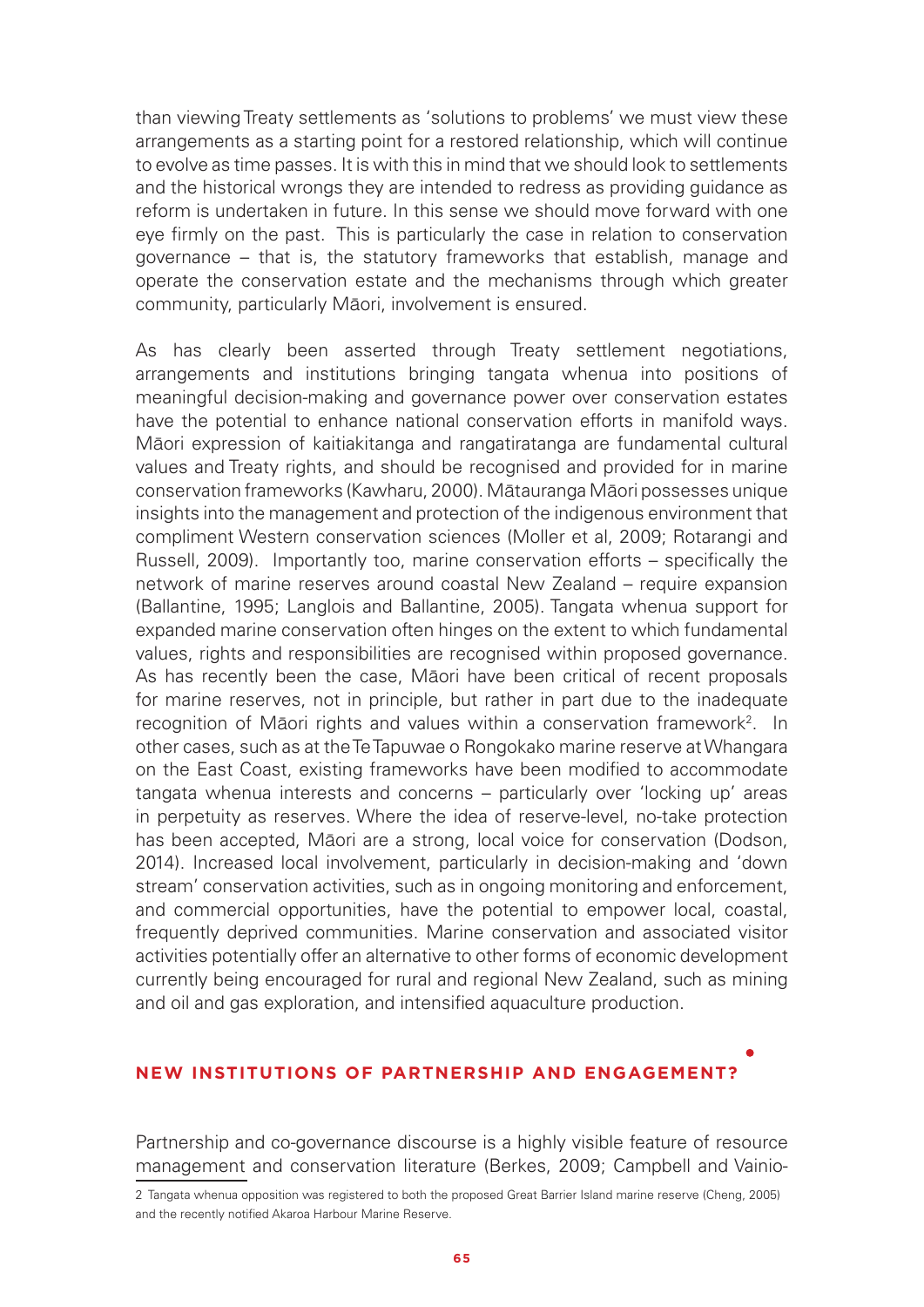Mattila, 2003; Forgie et al, 2001). This 'idealized narrative' of conservation and resource management is frequently advanced as a means of delivering cooperation between stakeholders; social capital gains; improved decision making; and addressing social, environmental and economic issues simultaneously (Conley and Moote, 2003; Coombes and Hill, 2005). However, it is necessary to critically interrogate the notion of partnership as the normative basis for conservationbased social change in the context of New Zealand conservation politics, where management of the conservation estate is frequently overshadowed by grievances originating from historic injustice – particularly land confiscations and the exclusion of Māori and Māori values in ongoing conservation management (Mutu, 1995). As Coombes and Hill (2005) suggest in the post-colonial context ongoing mistrust resulting from historic mistreatment by state agencies needs to be addressed before partnership-based conservation can proceed – issues progressively addressed through Treaty-settlements, which establish anew the Crown–Iwi relationship. 'Cultural redress' packages in contemporary Treaty settlement agreements recognise and address the historic exclusion and alienation of Māori from the conservation estate, largely established on alienated Māori land. In the context of existing marine protection frameworks – 'no-take' marine reserve establishment also requires the discontinuation of customary rights of extraction, which for many Māori is unacceptable. Conservation partnership must therefore adequately reconcile or accommodate the redress of historic wrongs and indigenous customary rights and authority with conservation goals and structures.

The Conservation Act 1987 contains the powerful requirement that the Department of Conservation, "give effect to the principles of the Treaty of Waitangi" in its administration of the act. For Māori, the sustainable management of the environment and natural resources gives expression and life to the values and responsibilities of kaitiakitanga – a fundamental dimension of mãtauranga Māori (Kawharu 2000; Waitangi Tribunal 2011). The Waitangi Tribunal (2011) has praised the efforts of iwi and DOC to forge effective, empathetic and ongoing relationships. Establishing these relationships however, has not been without difficulty and as the Waitangi Tribunal (2011, p. 298) has pointed out, positive developments and partnerships often result from warm and conciliatory local relationships and in spite of frequently unhelpful national frameworks, rather than enlightened policy. Notwithstanding the numerous constructive developments that have been achieved at a local level between Māori and DOC, there remain few examples of genuinely devolved co-governance (Waitangi Tribunal, 2011). Generally, co-governance institutions have arisen from negotiated settlements deals and accompanying legislation, rather than from within existing conservation frameworks.

The Department of Conservation's commitment to the involvement and participation of communities – particularly Māori - is articulated in DOC's community engagement policy statements, which stem from the Department's statutory obligation to uphold Treaty principles. (see DOC, 2006a). In these documents the department states a commitment to community participation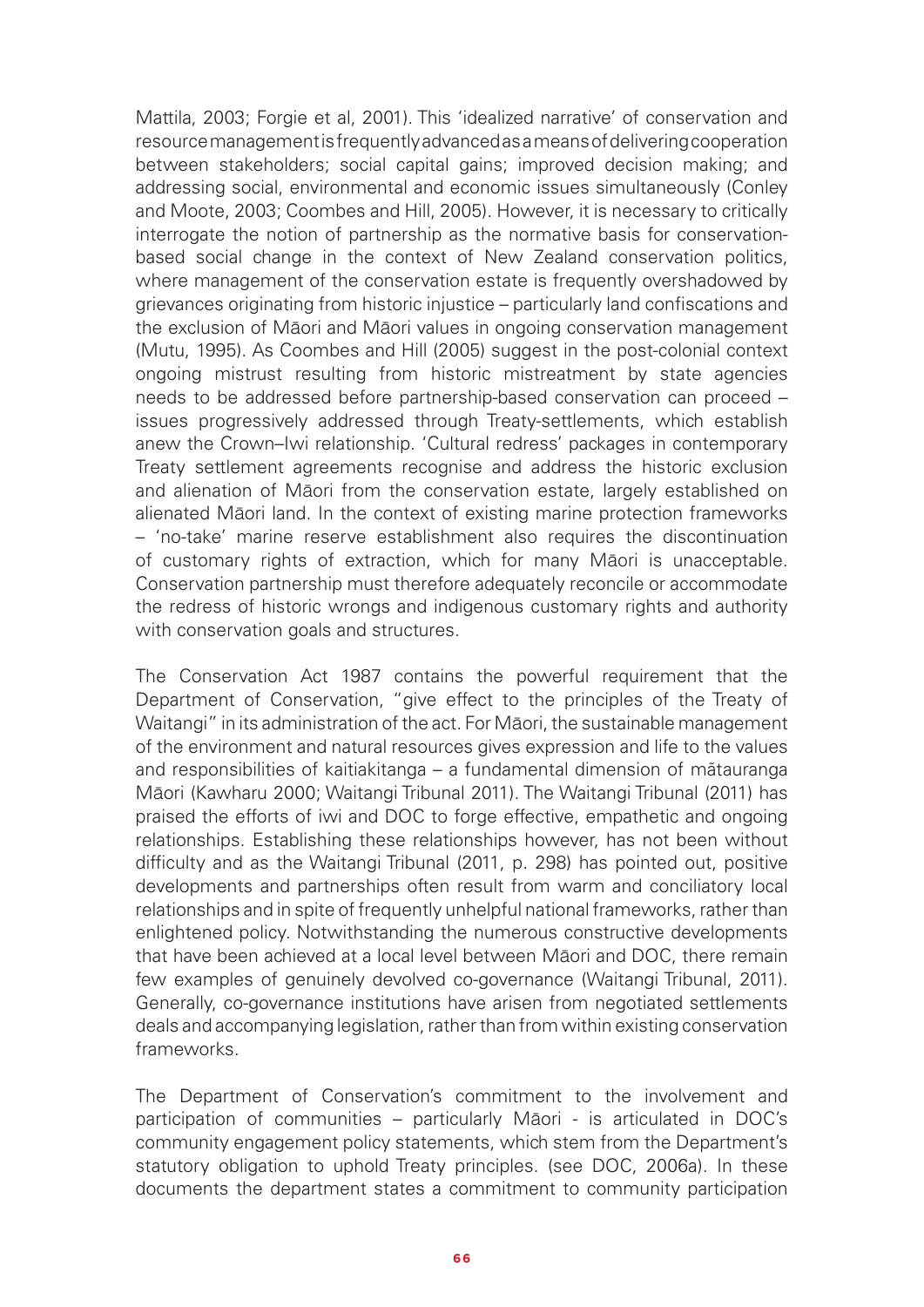and partnership and has produced internal research publications illuminating this dimension of its operations (Logan, 2004; DOC, 2005). Unfortunately, the mechanisms through which co-governance and management of marine protected areas can be instituted remain weak and unclear<sup>3</sup>, potentially undermining a discursive commitment to the meaningful involvement of tangata whenua. Whereas the Reserves Act 1977, with respect of terrestrial conservation areas, allows for the delegation of administrative and managerial function from the Minister of Conservation to a wide range of authorities, groups and individuals. The Marine Reserves Act 1971 contains no such provisions and the authority and control of a marine reserve remains with the Director-General of Conservation, meaning different management regimes are available for 'terrestrial reserves' as opposed to 'marine reserves'. Currently, section 56 of the Conservation Act 1987, provides for the establishment of ministerially appointed 'advisory committees' to advise the department in relation to particular conservation areas, including marine reserves. Although such committees have been established and are in operation in various conservation areas, including marine reserves<sup>4</sup> the 'advisory' nature of the bodies, and their limited decision-making authority arguably undermines whatever contribution to the protection of rangatiratanga the department is statutorily obliged to make – ultimate authority remains with the Department of Conservation, not the tangata whenua partner. Notably, the Marine Reserves Act 1971 provides for the preservation of distinctive and unique marine environments for specifically scientific purposes, potentially further impeding the exercise of customary relationships involving the sustainable use of environmental resources by tangata whenua for social development, central to the development of tino rangatiratanga. This legislative shortcoming can be interpreted as the persistence of exclusionary practices and injustice the Treaty settlements process is intended to address (Kawharu, 2000). Arguably, if Treaty settlements politics seeks to redress for injustice, it should consider the potential for future injustice resulting from out-dated legislation, such as the Marine Reserves Act 1971.

Increasingly however, partnership, collaboration and co-management/ governance arrangements in respect of tāonga, wāhi tapu and māhinga kai and other culturally important sites are prominent features of Treaty of Waitangi settlement agreements and enacting legislation (see below). The pace of settlement appears to be quickening, as the current government seeks to achieve its aspirational goal of completing settlement of historic grievances by 2014 (Hamilton, 2014). Co-management and governance of conservation areas and other sites of tribal and national significance will therefore be a prominent feature within the post-colonial landscape, as these frameworks are recognised as means through which rangatiratanga can be pursued.

<sup>3</sup> Section 56, *Conservation Act 1987,* provides for the establishment of ministerially appointed 'advisory committees' to advise the Department in its conservation activities.

<sup>4</sup> Notably Te Tapuwae o Rongokako Marine Reserve at Whangara, Gisbourne is administered through a section 56 'advisory' committee with preponderant representation by tangata whenua, Ngāti Konohi.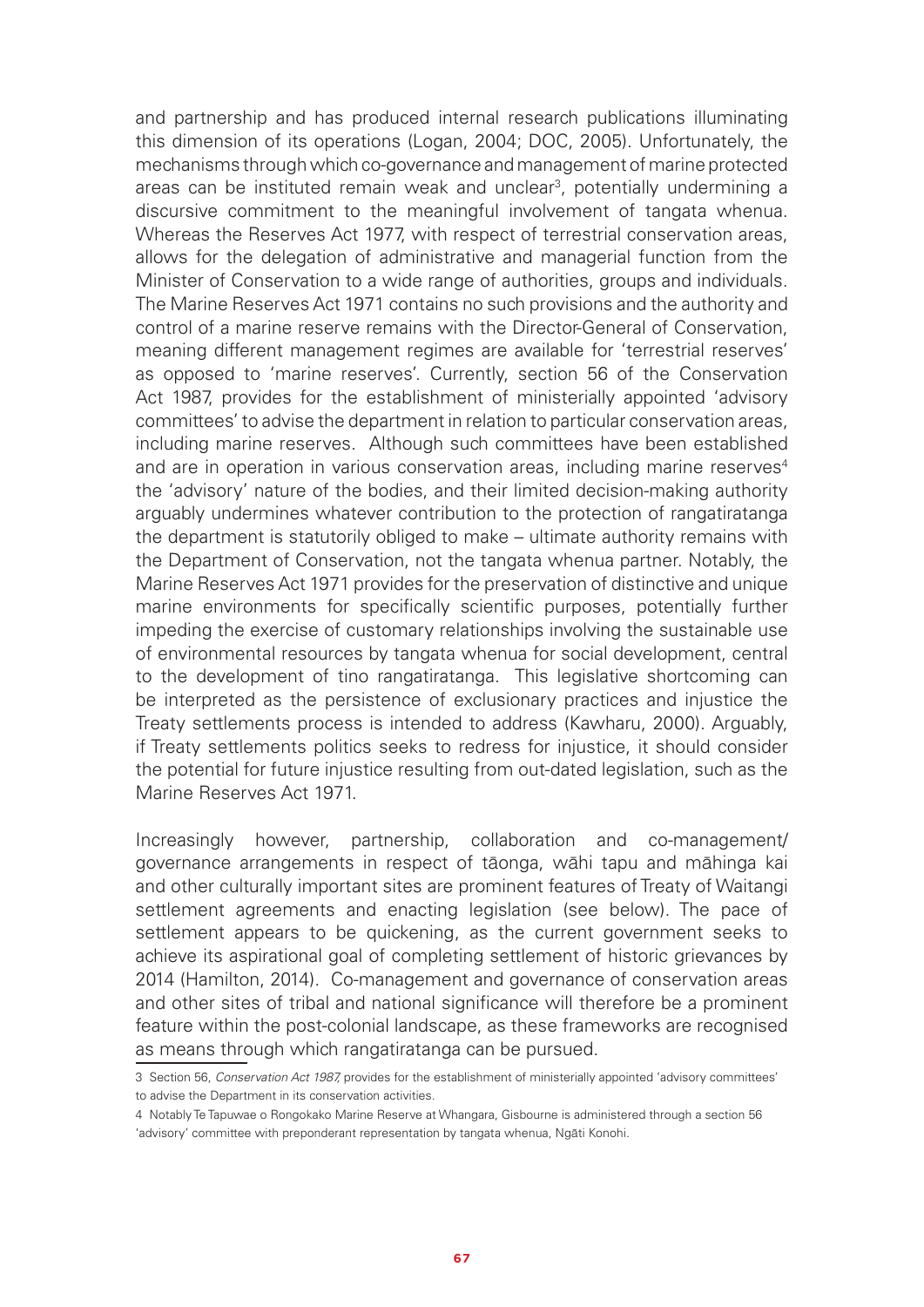The character and scale of authority empowered through these arrangements is varied and their number is increasing; from 'on the ground' vesting of authority over a specific resource in tangata whenua – for example the extraction of Mohaka River hangi stones in Ngāti Pāhauwera (Ngāti Pāhauwera Claims Settlement Act, 2012); to high-level co-governance frameworks of national significance, such as the Waikato River Authority (Waikato-Tainui Raupatu Claims Settlement Act, 2010), which has created a co-governance body to articulate a vision and strategy for New Zealand's most important river to which other policy and planning instruments are subservient<sup>5</sup>; to the full ownership and control of resources and lands by iwi, such as within the Te Arawa Lakes Settlement (Te Arawa Lakes Settlement Act 2006). Several deeds of settlement awaiting enactment in legislation also provide for other forms of co-governance, for example the Muriwhenua/Te Hiku o Te Ika iwi deeds provide for comprehensive co-governance of Te Oneroa a Tōhē (Ninety Mile Beach) in partnership with Northland local governments (Te Aupouri Deed of Settlement, 2012; Te Rawara Deed of Settlement, 2012; Ngāi Takoto Deed of Settlement, 2012). These deeds also establish a 'korowai for conservation' (cloak for conservation) recognising and providing for the special relationship of tangata whenua and the conservation estate and establishing a new Te Hiku Conservation Board for the Far North region. Recent announcements of agreement between Tūhoe and the Crown include significant co-governance arrangements over Te Urewera (Tūhoe Deed of Settlement, 2012). Settlement funds received by iwi have also been put towards the establishment of conservation and sustainable development initiatives such as the Integrated Kaipara Harbour Management Group [IKHMG], a broad partnership between iwi, local governments, conservation groups and other stakeholders focused on the management of the Kaipara harbour and catchment through both mātauranga Māori and western science perspectives (IKHMG, 2011).

The cultural redress components of Treaty settlements are highly significant developments in terms of doing conservation in Aotearoa. The settlement process, as problematic and Crown driven as it is, does offer a singular opportunity to Māori claimants to achieve structural changes that would otherwise be hugely more difficult. In this sense the settlement negotiations are a moment in which existing statutory frameworks can be leapfrogged and made subordinate to new structures, as for instance in the hugely significant Waikato River settlement or the establishment of a governance board for Ninety Mile Beach. The settlement process therefore offers the opportunity to secure localised, incremental devolution of power, authority and control – that is, mana – and in doing contributes substantially to reinvigorated rangatiratanga, the cornerstone of Māori aspiration and of the Treaty compact.

<sup>5</sup> For instance, the 'Vision and Strategy' that the Waikato River Authority must articulate is deemed to be part of the Waikato Regional Policy Statement, without being subject to Schedule 1 of the Resource Management Act, 1991 (See Waikato-Tainui Raupatu Claims Settlement Act, 2010)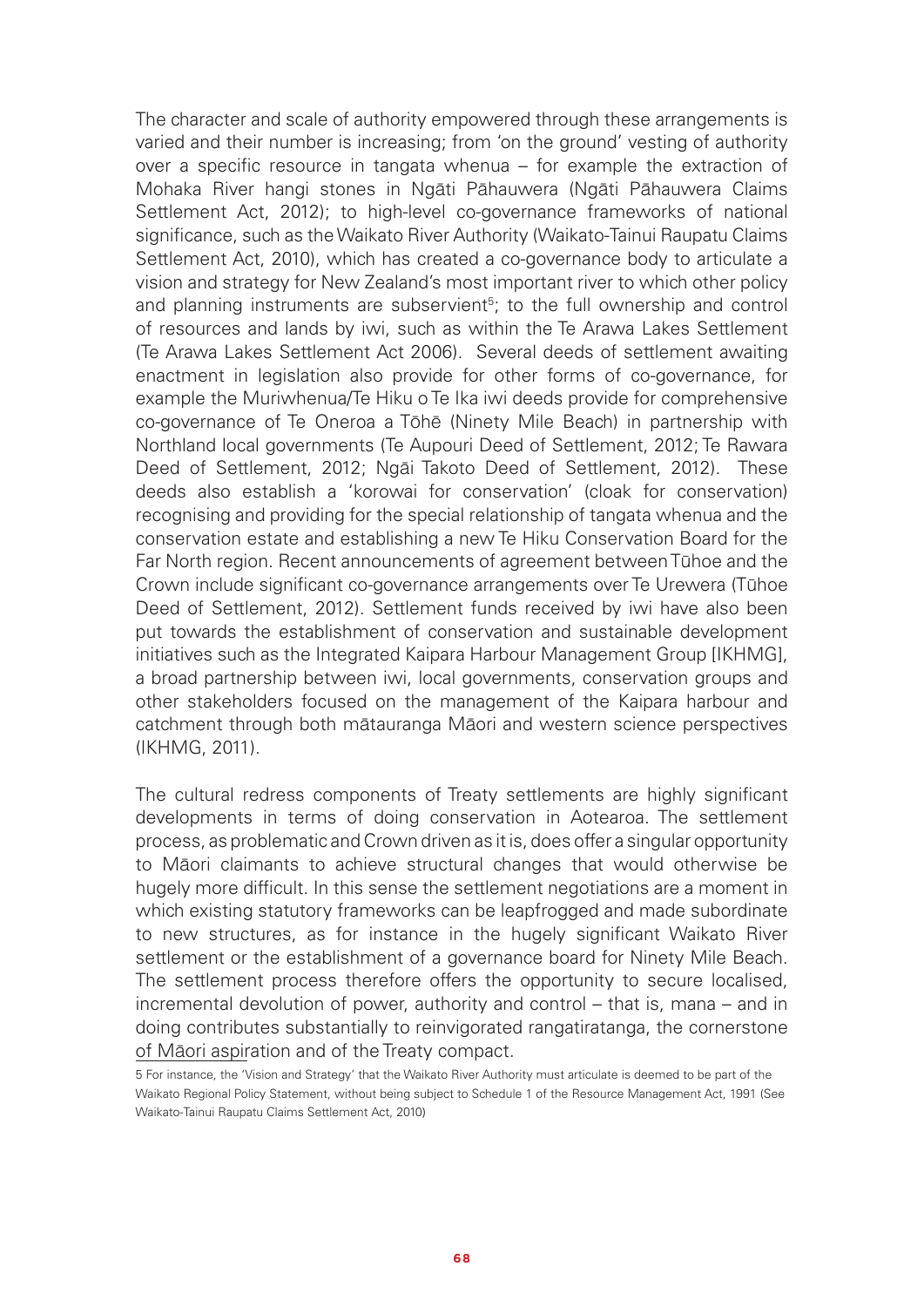#### **MOVING FORWARD KEEPING THE PAST IN FRONT OF US?**

An obvious effect of Treaty settlements outcomes however is to draw attention to the adequacy or otherwise of the existing frameworks in which resource management and conservation are pursued. If the process of settling historical claims of Treaty breaches ushers in a 'post-colonial' era of renewed Crown-Māori relations, then arguably a reconsideration of the statutory framework in which that relationship will develop – beyond post-settlement structures – is required. As the Waitangi Tribunal (2011) has argued, Māori should not have to seek satisfaction through the settlements process of rights and aspirations that should be recognised within the normal course of business. It is surely not satisfactory that the future Treaty-relationships will be negotiated within out-ofdate frameworks, such as previously described marine protection frameworks. As others have argued, Māori expectations are that in the post-settlements era the operation of governance will be modified and the distribution of political power will be more equitably shared, reflecting more meaningfully the restored Treaty relationship. Rather than the settlement process 'drawing a line under' Māori grievance, the process provides an opportunity for broader debate and structural change with regards to governance and power in New Zealand (Bargh, 2012). It is for these reasons that insights gotten from examining the new institutions of co-governance described above should inform the review and reform of existing conservation frameworks.

Although the Waitangi Tribunal has commended DOC for its engagement with tangata whenua, establishment of authentic conservation partnerships remains legislatively problematic and particularly so in the area of marine protection. Substantial constitutional reform in New Zealand may only be realistic in the longer term. However, the very clear Māori assertions of interests and rights in relation to the conservation estate, its contents and to resource management more generally, mean that changes to conservation frameworks to accommodate Māori aspiration in the long term would be an effective reorientation of public policy. Facilitating greater involvement and participation of tangata whenua in marine conservation, has the potential to deliver high value outcomes to a range of stakeholders; to Māori as their kaitiakitanga responsibilities can be discharged and rangatiratanga exercised; to tauiwi as conservation policy and measures receive greater support and impetus; and to DOC and other agencies as their operations are supported and enhanced through tangata whenua involvement.

Treaty settlement agreements and legislation can and should, however, provide substantial guidance with respect of developing innovative crosscultural collaborations in conservation that deliver meaningful authority and control (rangatiratanga) to tangata whenua and are focused on delivery of sound conservation and social outcomes, and potential economic development opportunities. Research into the function and performance of the variety of cogovernance entities that are being established and the deliberative processes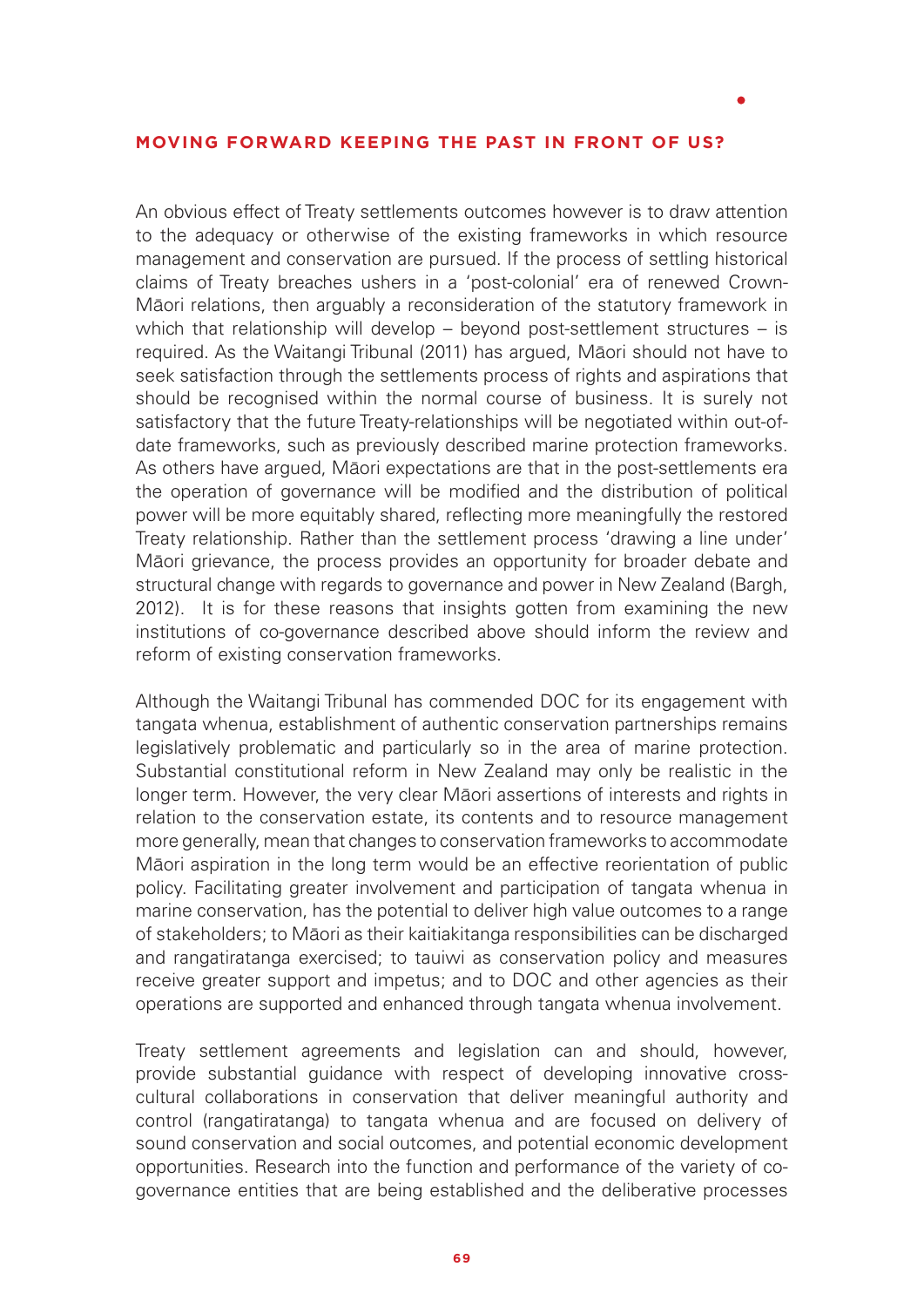they engender is required to understand the most effective processes for meaningful co-governance. How the progressive features and approaches to conservation and resource management found within settlement-based co-governance arrangements can be incorporated into broader conservation frameworks – particularly marine protection – is a central area requiring examination. In this sense, the problem of conservation in the postsettlements era is fundamentally a question of seeking the most appropriate frameworks in which the restored Treaty relationship can be given effect – in which communication, relationship building and maintenance, problemsolving and adaptation can all find full expression.

The innovative governance structures contained within Treaty settlements are therefore hugely significant. Whether or not the settlements process settling as it does all historical claims of respective iwi - provides much in the way of enduring and sustainable approaches to collaborative and shared conservation is another matter altogether. Although the inadequacies of the current marine protection frameworks are clear and Treaty settlements may provide innovations with respect of managing conservation, as the country moves into the post-settlements era, the inadequacies of the marine conservation framework remain.

#### **CONCLUSION**

The dismantling of colonial structures that in the past excluded Māori therefore proceeds in a somewhat piecemeal fashion. Although substantial progress and restitution has been made through the Waitangi Tribunal and Treaty settlements processes, whether or not these settlements provide guidance to wider policy reform is uncertain<sup>6</sup>. References to partnership may have a "reassuring, even progressive ring to them" (Maaka and Fleras 2005, p. 273), however, 'partnership', as constituted through existing structures, potentially places a curb on, "…fuller self-determination, because it is not concerned with furthering autonomy or with Māori development on its own terms, for its own purposes" (O'Sullivan, 2007, p. 30), as is the case with the current marine reserves regime. Nonetheless, the increasing recognition of tino rangatiratanga within the state necessitates a flexible, pragmatic and inclusive approach in the 'post-colonial' era.

While Treaty settlements are limited in the sense they are 'one off' opportunities for iwi and hapū to negotiate redress packages, and are restricted in scope to specific areas or rights (with the exception of national claims, such as fisheries), these agreements do provide considerable inspiration and guidance as to what shape the reformed statutory framework may assume. If the aim

<sup>6</sup> For example see Ngāi Tahu Claims Settlements Act 1998 and Waikato-Tainui Raupatu Claims Settlement Act 2010.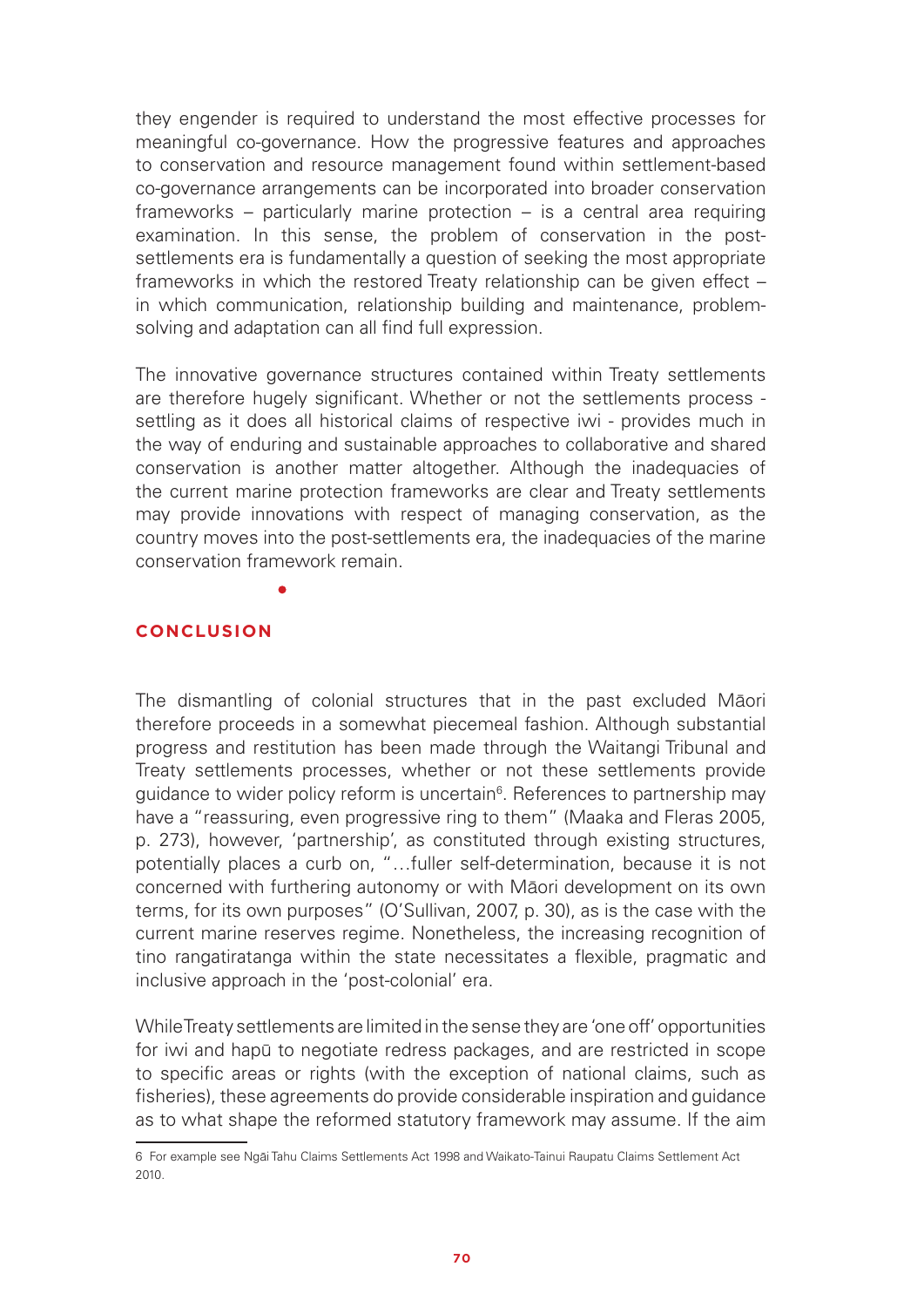of conservation policy is both environmental and biodiversity protection and community, especially Māori, involvement and participation in conservation, then new, more flexible and expansive structures are required. Therefore new modes of dialogic engagement and co-operation should be encouraged.

In contemporary New Zealand the recognition of indigenous rights and authority with respect to environmental management is a central issue within the politics of conservation and their reconciliation is centrally important to sustainable conservation measures being realised. Most visibly this reconciliation has been conducted through a variety of shared management and co-governance arrangements entered into by the Department of Conservation and various iwi, frequently alongside other groups, and within Treaty settlements. Nevertheless, the existing framework for establishing and managing marine conservation areas tends to exclude both Māori as decision makers and tangata whenua cultural values and needs from marine reserve rationales. Treaty settlements are particularly important as they provide claimants an opportunity to have special relationships with the conservation estate recognised and provided for – as we have seen recent settlement deeds have contained a variety of innovative governance frameworks and structures, outside of the normal policy and statutory provisions. Innovative settlements should therefore provide policymakers with much inspiration as the existing marine protection and conservation regime is reviewed. From a social research point of view much work needs doing in examining how the co-governance and devolved governance structures emerging from Treaty settlements are functioning, illuminating the positive and progressive dimensions of their function and critiquing their shortcomings. Furthermore, ongoing work is required to examine the connections between conservation and social, cultural and economic well-being and to interrogate an existing policy framework that poorly expresses the ethic of partnership and to examine the processes of engagement, dialogue and deliberation that new 'Treaty-derived' institutions of conservation co-governance encourage.

# **REFERENCES**

Allen, W., Ataria, J., Apgar, J. M., Harmsworth, G., & Tremblay, L. (2009). Kia pono te mahi putaiao: Doing science in the right spirit. *Journal of the Royal Society of New Zealand*, *39*(4), 239–242. doi:10.1080/03014220909510588

Ballantine, W. (1995). The New Zealand experience with "no-take" marine reserves. Review of the use of fishery reserves in the US southeastern Atlantic. National Oceanic and Atmospheric Administration, United States Department of Commerce.

Bargh, M. (2012). The post settlement world (so far!). In N. Wheen & J. Hayward (Eds.), *Treaty of Waitangi settlements*. Wellington, NZ: Bridget Williams Books.

Berkes, F. (2009). Evolution of co-management: Role of knowledge generation, bridging organizations and social learning. *Journal of Environmental Management*, *90*(5), 1692–1702. doi:10.1016/j.jenvman.2008.12.001

Campbell, L., & Vainio-Mattila, A. (2003). Participatory development and community-based conservation: Opportunities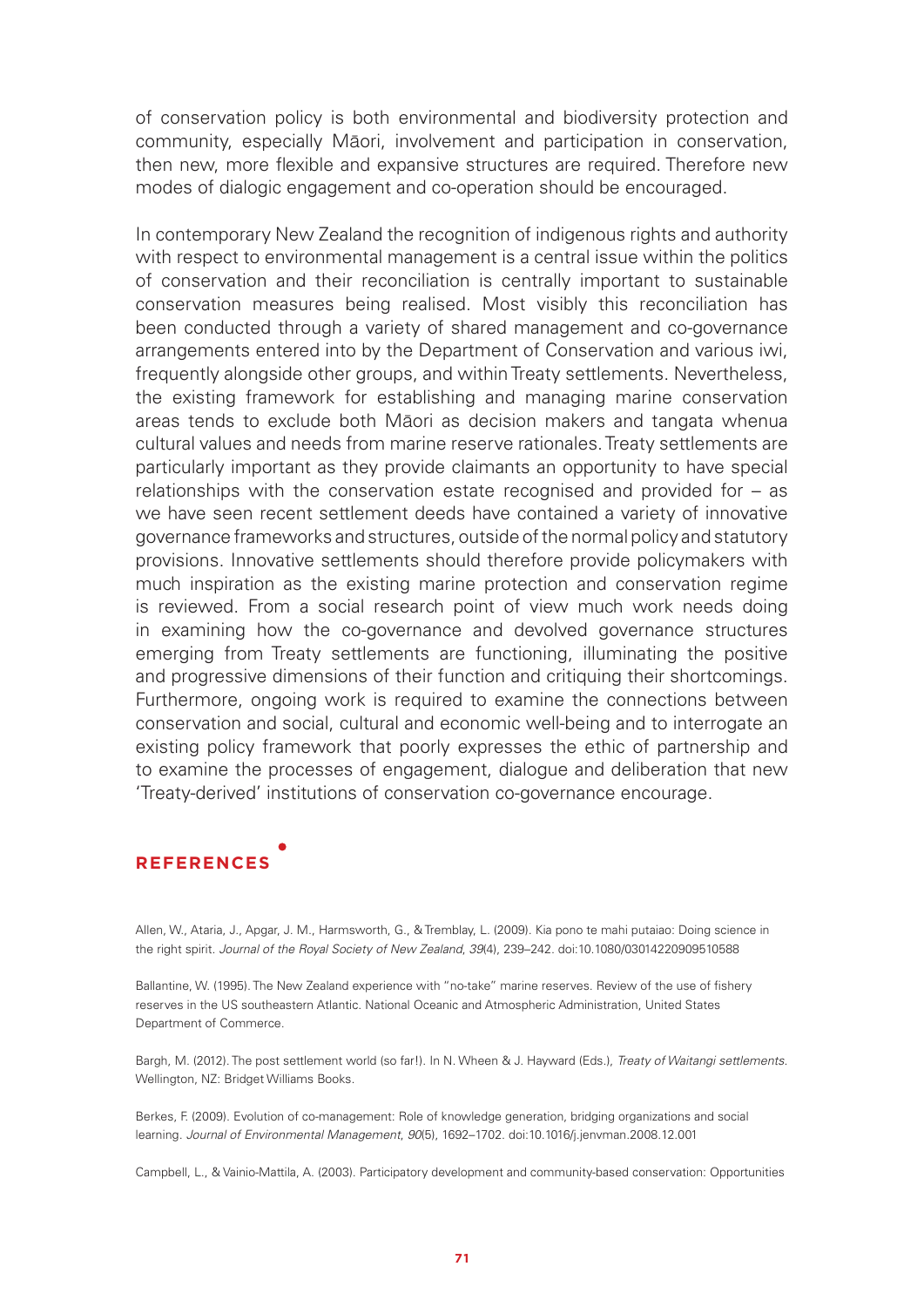missed for lessons learned? *Human Ecology*, *31*(3), 417–437. doi:10.1023/A:1025071822388

Carlsson, L., & Berkes, F. (2005). Co-management: Concepts and methodological implications. *Journal of Environmental Management*, *75*(1), 65–76. doi:10.1016/j.jenvman.2004.11.008

Cheng, D. (2005, June 22). Great Barrier iwi occupy DoC station in protest against big marine reserve. *The New Zealand Herald*. Auckland, New Zealand. Retrieved from http://www.nzherald.co.nz/nz/news/article.cfm?c\_ id=1&objectid=10332002

Conley, A., & Moote, M. A. (2003). Evaluating collaborative natural resource management. *New Zealand Society & Natural Resources*, *16*(5), 371–386. doi:10.1080/08941920309181

Coombes, B. L., & Hill, S. (2005). "Na whenua, na Tuhoe. Ko D.o.C. te partner"— Prospects for co-management of Te Urewera National Park. *New Zealand Society & Natural Resources*, *18*(2), 135–152. doi:10.1080/08941920590894516

DOC. (2005). *General Policy.* Wellington: Department of Conservation.

DOC. (2006a). DOC's consultation guidelines [Government]. Retrieved September 22, 2014, from http://www.doc.govt. nz/getting-involved/consultations/how-doc-consults/docs-consultation-guidelines/

DOC. (2006b). DOC's consultation policy [Government]. Retrieved September 22, 2014, from http://www.doc.govt.nz/ getting-involved/consultations/how-doc-consults/docs-consultation-policy/

Dodson, G. (2014). Co-governance and local empowerment? Conservation partnership frameworks and marine protection at Mimiwhangata, New Zealand. *New Zealand Society & Natural Resources*, *27*(5), 521–539. doi:10.1080/08 941920.2013.861560

Forgie, V., Horsley, P., & Johnston, J. (2001, March). Facilitating community-based conservation initiatives. Department of Conservation, New Zealand Government. Retrieved from http://www.conservation.co.nz/Documents/science-andtechnical/Sfc169.pdf

Hamilton, G. (2014). Treaty negotiations policy. Retrieved from https://www.national.org.nz/docs/default-source/ PDF/2014/policy/treaty-of-waitangi-negotiations-policy.pdf

Hill, R. S. (2009). *M*ā*ori and the State: Crown-M*ā*ori relations in New Zealand/Aotearoa, 1950-2000*. Wellington, NZ: Victoria University Press.

IKHMG. (2011, November). Integrated strategic plan of action. Integrated Kaipara Harbour Management Group. Retrieved from http://www.kaiparaharbour.net.nz/Content/Publications/IKHMGStrategicPlanofActionFINAL.pdf

Kawharu, M. (2000). Kaitiakitanga: A Māori anthropological perspective of the Māori socio-environmental ethic of resource management. *Journal of the Polynesian Society*, *109*(4), 349–370.

Key, J. (2010, February 6). *Beyond grievance*. Government presented at the Waitangi Day Speech. Retrieved from http://www.johnkey.co.nz/archives/883-Beyond-Grievance-Waitangi-Day-Speech-2010.html

Langlois, T. J., & Ballantine, W. J. (2005). Marine ecological research in New Zealand: Developing predictive models through the study of no-take marine reserves. *Conservation Biology*, *19*(6), 1763–1770. doi:10.1111/j.1523- 1739.2005.00278.x

Logan, H. (2004). Conservation with communities strategy [Government]. Retrieved September 22, 2014, from http:// www.doc.govt.nz/about-doc/policies-and-plans/conservation-with-communities-strategy/

Lyver, P. (2005). Co-managing environmental research: Lessons from two cross-cultural research partnerships in New Zealand. *Environmental Conservation*, *32*(4), 365–370. doi:10.1017/S0376892905002535

Maaka, R., & Fleras, A. (2005). *The politics of indigeneity: Challenging the state in Canada and Aotearoa New Zealand*.